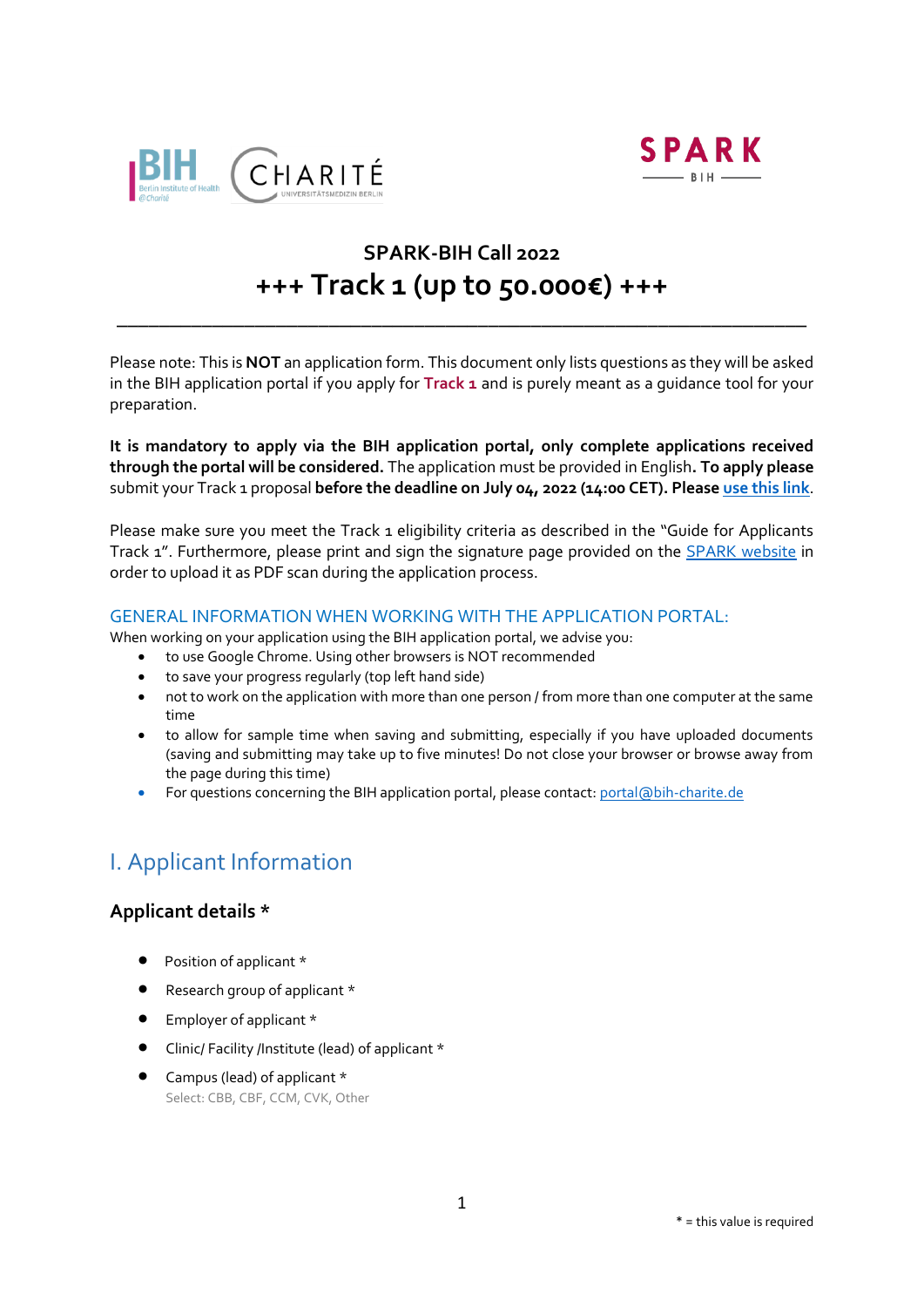## **Co-applicant details (if applicable)**

## Title of co-applicant

Select: Mr, Ms, Other

## Academic Title of co-applicant

Select: Dr., Dr. med., Dr. med. dent., Dr. rer. nat., Dr. habil., PD, PD Dr., PD Dr. med., PD Dr. med. dent., PD Dr. rer. nat., Prof., Prof. Dr., Prof. Dr. Dr., Prof. Dr. med., Prof. Dr. med. dent., Prof. Dr. rer. nat.

- Last Name of co-applicant
- **•** First Name of co-applicant
- Position of co-applicant
- Research group of co-applicant
- **Employer of co-applicant**
- Clinic/ Facility / Institute of co-applicant \*

## • Campus of co-applicant \*

Select: CBB, CBF, CCM, CVK, Other

Email Address of co-applicant

## **Group leader (Kostenstelleninhaber\*in) if different from applicant**

- Last Name of group leader
- First Name of group leader
- **•** Position of group leader
- Research group of group leader
- Employer of group leader
- Clinic / Facility / Institute of group leader
- Campus of group leader

Select: CBB, CBF, CCM, CVK, Other

Email Address of group leader

## **Description of the team (brief description of the expertise and why the team is suitable to pursue this project)**

## Description of the team (max. 1500 characters incl. spaces) \*

Provide a brief description of the team that will realize your project. Include each team member's background and experience to demonstrate your credentials. Make sure to include relevant career stages, industry experience etc. List any collaborator(s) who complement your expertise, any service providers you consider contracting and any experts you have consulted concerning your project. Please list any expertise you hope to acquire or gain through the support by SPARK. If applicable, describe any unique infrastructural/facility advantages at your disposal.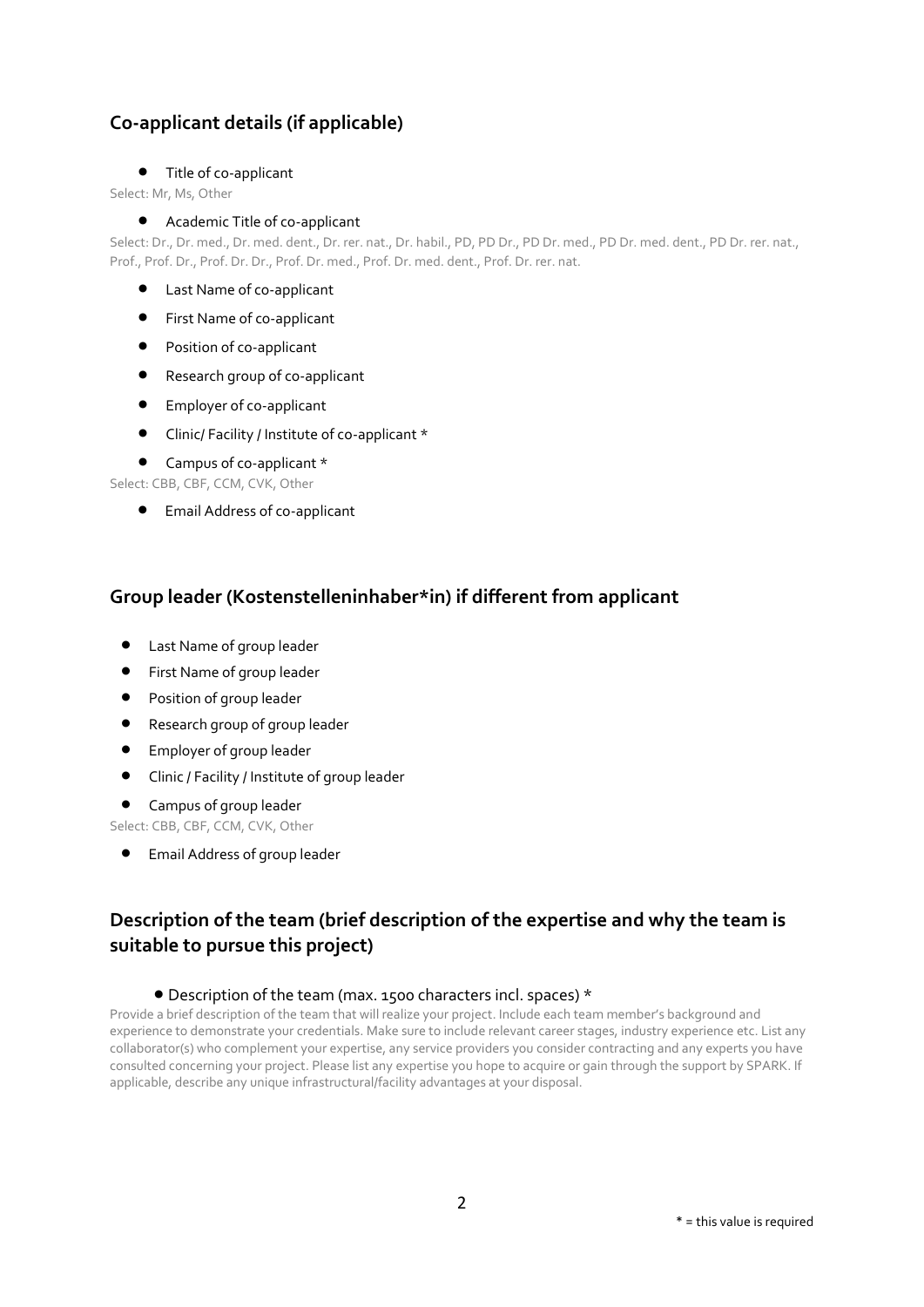## **Other BIH Funding**

## Other BIH funding (max. 1000 characters incl. spaces) \*

Please indicate here if you are currently receiving other BIH funding or if you are currently participating in other BIH selection procedures, if not please enter "no". Please indicate the start and end dates of the funding, the amount of funding and whether the funding is for personnel, consumable or investment costs.

If this information changes during the selection process, please notify the SPARK-BIH management immediately. **Double funding is generally excluded.**

# II. Project description

#### Non-confidential project title (max. 120 characters incl. spaces) \*

Please choose a non-confidential title that catches the essence of your project and that can be used publically.

#### • Project acronym \*

Please choose a 1-word abbreviation for your project.

#### Main goal / product (max. 200 characters incl. spaces) \*

Please explain in a short sentence 1) the main goal of the entire project (e.g. develop a cell therapy against breast cancer) and 2) the main goal you want to achieve during the funding period (e.g. select a specific T-cell receptor).

#### • Project category \*

Select from the following options: Pharma, Pharma (ATMP), Pharma (combination therapy), Diagnostic, Medtech, other (e.g. methods, platform)

### • Indication/Area of research \*

Please name the indication/area that your solution is addressing (multiple choices are possible).

Select from the following options: Cancer/Oncology/Immuno-oncology, Cardiology/Cardiovascular, Chronobiology, Dentistry, Dermatology, Gastroenterology, Hematology, Immunology, Infectious disease, Metabolic Disease/Diabetes, Nephrology, Neurology, Pain, Pulmonology, Regenerative medicine/Stem cells, Surgery, Transfusion, Other

#### $\bullet$  ICD-11  $*$

Select from the following options:

- 01 Certain infectious or parasitic diseases
- 02 Neoplasms
- 03 Diseases of the blood or blood-forming organs
- 04 Diseases of the immune system
- 05 Endocrine, nutritional or metabolic diseases
- 06 Mental, behavioural or neurodevelopmental disorders
- 07 Sleep-wake disorders
- 08 Diseases of the nervous system
- 09 Diseases of the visual system
- 10 Diseases of the ear or mastoid process
- 11 Diseases of the circulatory system
- 12 Diseases of the respiratory system
- 13 Diseases of the digestive system
- 14 Diseases of the skin
- 15 Diseases of the musculoskeletal system or connective tissue
- 16 Diseases of the genitourinary system
- 17 Conditions related to sexual health
- 18 Pregnancy, childbirth or the puerperium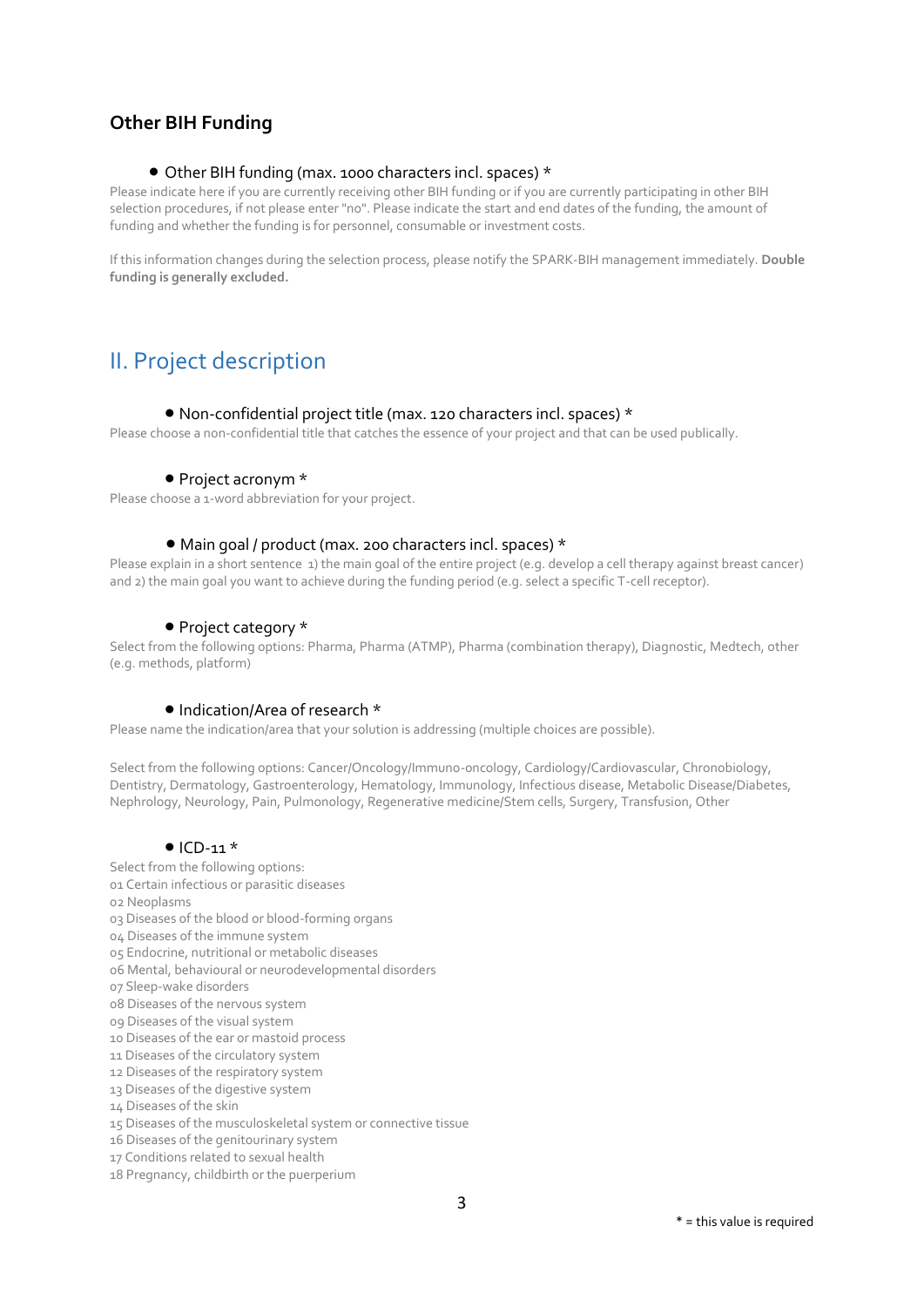- 19 Certain conditions originating in the perinatal period
- 20 Developmental anomalies
- 21 Symptoms, signs or clinical findings, not elsewhere classified
- 22 Injury, poisoning or certain other consequences of external causes
- 23 External causes of morbidity or mortality
- 24 Factors influencing health status or contact with health services
- 25 Codes for special purposes, 26 Supplementary Chapter Traditional Medicine Conditions Module I

## **Project description details**

#### Project aim/intended use statement (max. 300 characters incl. spaces)

Please provide a very short description of what you are planning to accomplish with the project during the funding period. Your description should be understandable to non-experts in your field. For example: Screen for inhibitor of X, generate data in second mouse model to validate initial results in disease X. For medical devices and diagnostics projects, please add the intended use statement.

#### $\bullet$  Description of the "problem"/unmet medical need (max. 1500 characters incl. spaces) \*

Please describe the problem and unmet medical need that your solution addresses. Summarize how you systematically reviewed the existing evidence (e.g. literature, data, expert opinions, registries etc.).

#### Description of your new solution/invention (max. 2500 characters incl. spaces) \*

Please describe your solution and how it addresses the problem and unmet medical need that you are trying to solve. Please describe both the final product/solution (e.g. a drug, diagnostic assay, implant...) and - if the final solution cannot be achieved within the funding period - the goal you are trying to reach within the funding period. Ensure that you are aiming for a clear developmental goal at the end of the funding period (e.g. hit identified, prototype developed, GMP-produced substance) and that you are not simply planning further research (e.g. setting up an assay for a high throughput screen, checking the effect of inhibiting a cellular pathway).

#### Uniqueness of new solution (max. 1200 characters incl. spaces) \*

Please describe what makes your solution unique. How does it differ from the current "gold standard"? Please also differentiate your proposed solution from other solutions that are already approved or in development (e.g. greater efficacy, improved safety, increased patient convenience etc.). What are the competitive advantages of your solution?

#### ● Stakeholder involvement (max. 1000 characters incl. spaces) \*

Have you included stakeholders already? Have you received input from potential users? Describe how and in which phases of your study relevant stakeholders (e.g. study participants, patient organizations, funding agencies, researchers -including you-, enterprises etc...) will be involved and will contribute to your project. Describe the support by other parties. Describe possible conflicts of interest.

## **Current stage of project**

#### Current stage of the project (max. 1000 characters incl. spaces) \*

Please describe what you have achieved. Provide solid, relevant data and evidence supporting the assumption that your solution will be successful and your approach will work (proof-of-concept/technology/principle data). Please show how the data from your previous studies support your description of the new solution. Make sure to include tables/and or graphs including all data points, information on group sizes and the transparent display of the actual data distribution. Please note that supporting graphics and schemes should be uploaded separately (see section "Graphics", max. 4 pages).

#### Current Technology Readiness LEVEL of the project \*

Select from the following options (reference: https://ncai.nhlbi.nih.gov/ncai/resources/techreadylevels):

- TRL1: Review of Scientific Knowledge Base
- TRL2: Development of Product Hypothesis

TRL3: Identification and Characterization of Product Candidate

TRL4: Optimization and Initial Demonstration of Safety and Efficacy

TRL5: Advanced Characterization of Product and Initiation of Manufacturing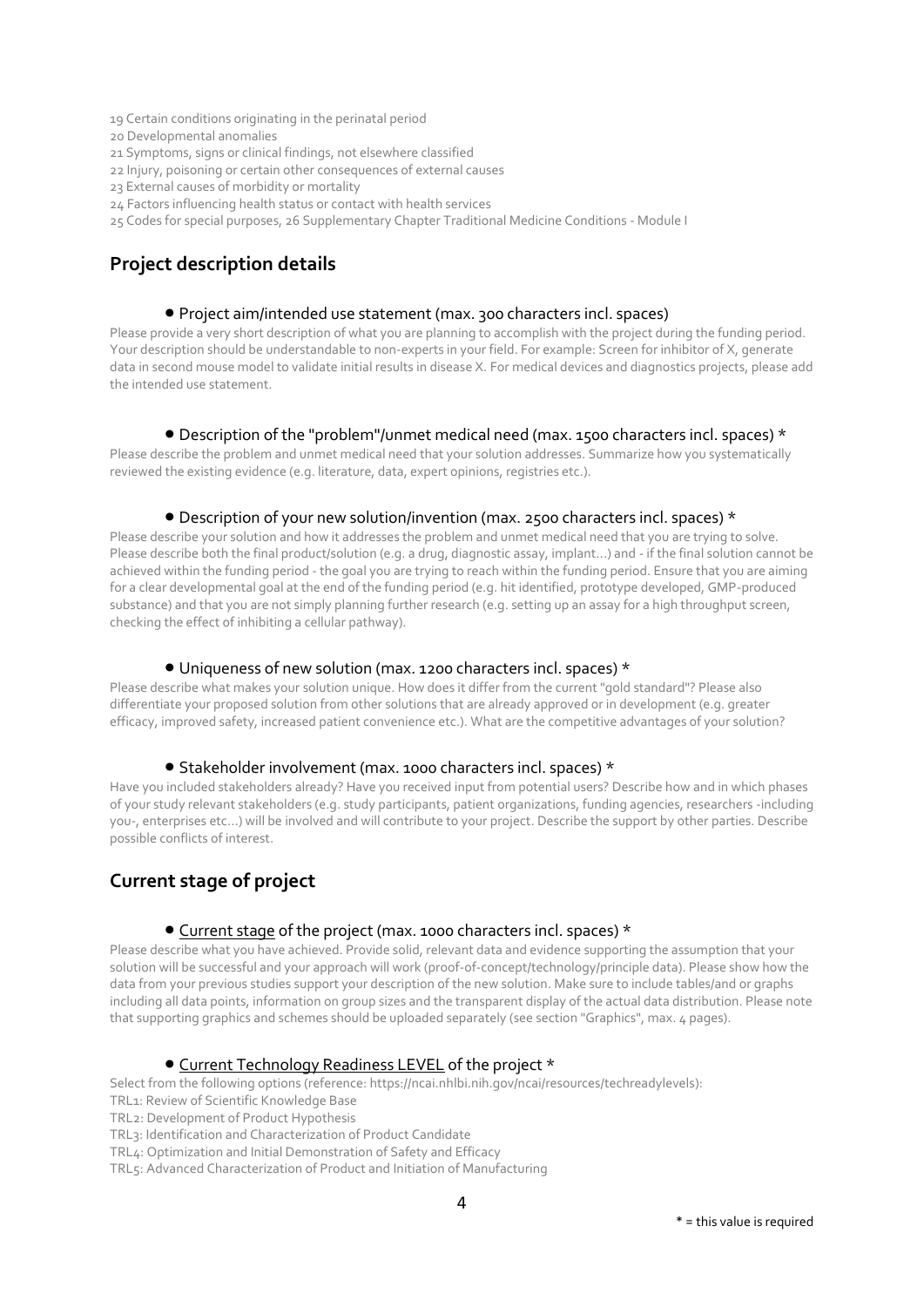TRL6: Regulated Production, Regulatory Submission, and Clinical data TRL7: Scale-up, Initiation of GMP Process Validation, and Phase 2 Clinical Trial(s) TRL8: Completion of GMP Validation and Consistency Lot Manufacturing, Clinical Trials Ph3, and FDA Approval or Licensure

## **Proposed project during funding period**

## Description of work plan including work packages, milestones and budget (max. 2500 characters incl. spaces) \*

Include structured **timelines, milestones and key goal objectives** that you suggest for the funding period as well as the associated **budget**. Please note a milestone is what you want to have accomplished at the end of a work package. A work package is what you do to reach this milestone (often experiments). Please also include potential pitfalls of the project with sufficient risk assessment and criteria to substantiate continuation of the program at each milestone. The completion of these work packages should not exceed **one year**.

Please describe the work plan as follows: Work package 1 incl. time frame, accompanying description and e.g. statistical analysis 1, accompanying milestone 1, accompanying budget 1, work package 2 incl. time frame, accompanying description and statistical analysis 2, accompanying milestone 2, accompanying budget 2 etc.

Please mention No-Go criteria if applicable

### Data robustness and reproducibility strategies (max. 2500 characters incl. spaces) \*

For both your current data and future experiments, please describe which facts support the robustness of your data. Please briefly describe your strategies for **reproducibility of your study methods and results during the funding period.** Which risks of bias can you identify. What are your project specific strategies to reduce the risk of bias.

Please describe how you will/have consider/ed sex (cells, animals, humans) and gender (humans) aspects as a biological variable. In case you are planning an animal study, discuss "replacement" and "reduce" among the 3R principles. How large is your (planned) sample size and how has the sample size been calculated? Did/Do you consider effect size estimates, primary and secondary outcome measures and endpoints as well as possible confounders? Provide a short overview how you conduct(ed) your statistical analyses, e.g. "We use(d) a logistics regression analysis with X as dependent and Y as independent variable. We adjust(ed) for confounder Z".

Explain if and how you already published/shared the current data with the (scientific) community. Did you register or preregister your study. Explain when and how you plan to publish your data or/and (pre-)register your study.

## **After the end of the funding period**

## Future development plan (max. 1200 characters incl. spaces) \*

If your project is successful, please briefly describe how you intend to proceed after the support by SPARK-BIH. Which additional steps are necessary to reach patients/market and how can they be reached? Is your intention to license IP to biotech or pharma, to apply for follow-on funding for further development, to found a start-up or partner with industry? When do you think patients will benefit from the product/solution (years from now)? Please be as specific as possible.

## III. Budget overview

## **Budget details**

## Total Budget (Consumables Budget) (in EUR) \*

You can apply for a maximum of 50.000 EUR. (Please enter only numbers here)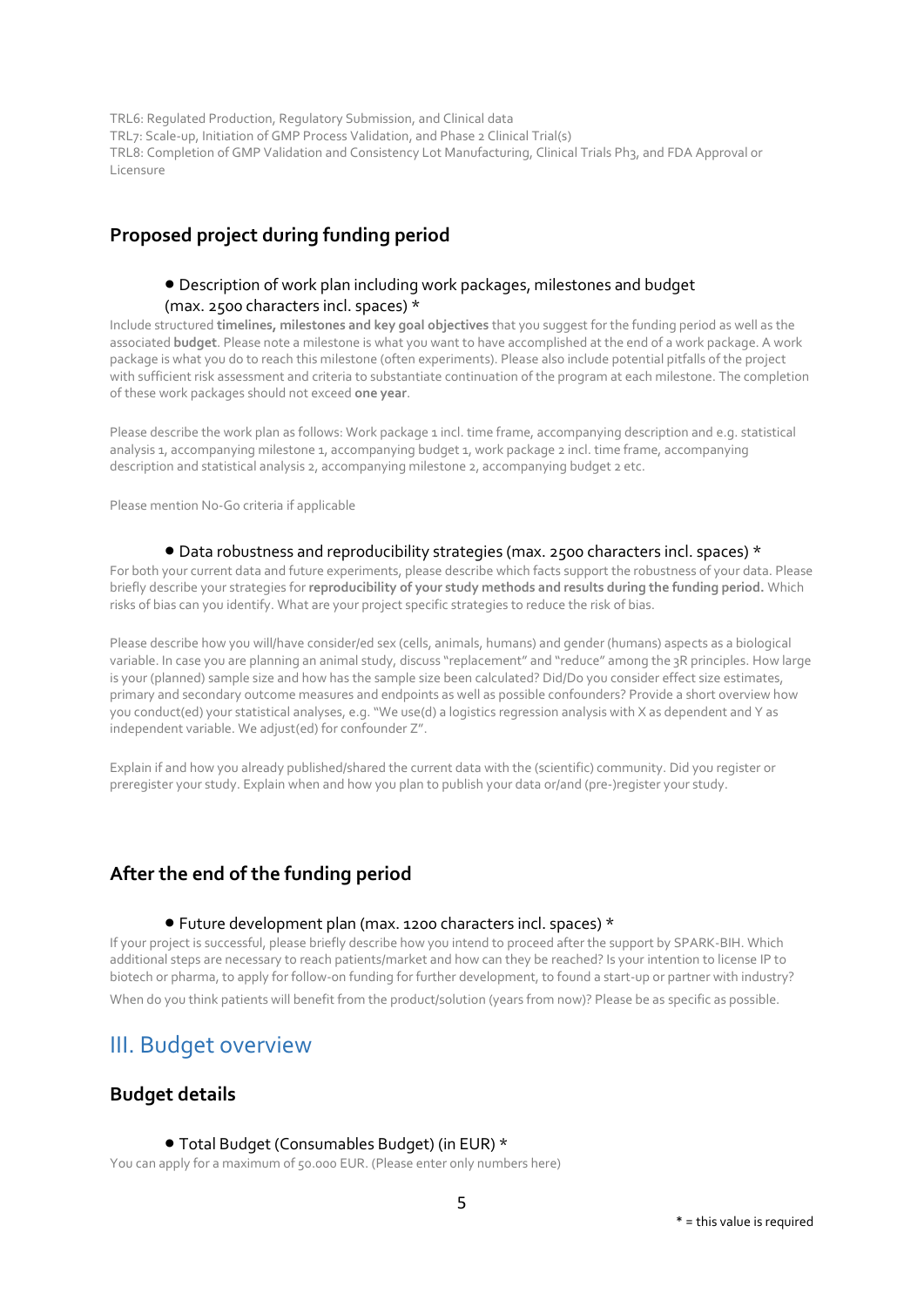# IV. Intellectual Property

## **Please provide information on existing IP**

## Does one or more invention disclosure(s) and/or patent(s) exist? \*

Please indicate if one or more invention disclosure(s) and/or patent(s) exist for the technology you are validating in your project.

Select: Yes, No, Currently being prepared, Not patentable

## If no IP currently exists (max. 500 characters incl. spaces)

Please describe the projected plan to generate new IP.

## If you selected 'not patentable (max. 500 characters incl. spaces)

Please indicate how, when and by whom this was judged. For example, if it has been determined by the technology transfer office that patenting is not and will not be feasible or advisable for this technology/area (e.g. in some cases of drug repurposing etc.).

#### ● If you selected 'not patentable' (max. 1500 characters incl. spaces)

Please describe how you plan to nonetheless reach patients/market/commercialization.

### ● If one or more invention disclosure(s) and/or patent(s) exist

Please list the invention disclosure reference number(s), or the patent number(s) including patent holder, inventors and any relevant details on the IP status.

Invention disclosure reference number(s): (i.e. CH \_\_\_\_/year (at the Charité)

Patent holder (Charité/other public institution/private company or person). Please list all inventors.

Please note that in case an entity other than Charité or BIH (partially) holds the patent rights, it is mandatory that you contact the SPARK-BIH team before submitting this application.

## **Contact with the Technology Transfer Manager**

## Please indicate the technology transfer manager that you are in contact with at Charité BIH Innovation, the joint technology transfer office of Charité and BIH

Select from:, Bettina Büttner, Sven Friedl, Stefanie Grunwald, Bettina Otto, Anette Schröder, , Sigrun Szepanski, , Other please specify

# V. Commercialization

## **Commercialization details**

## Does the commercialization of your product solution depend on other patents?

## (max. 500 characters incl. spaces) \*

Does the commercialization of your product/solution depend on other patents? If you do not know, please write "I do not know". Please also describe any repurposing option for the project if applicable.

### Target group (max. 1200 characters incl. spaces) \*

Description (quantitative and qualitative) of the targeted user and/or patient group or anticipated target/patient group.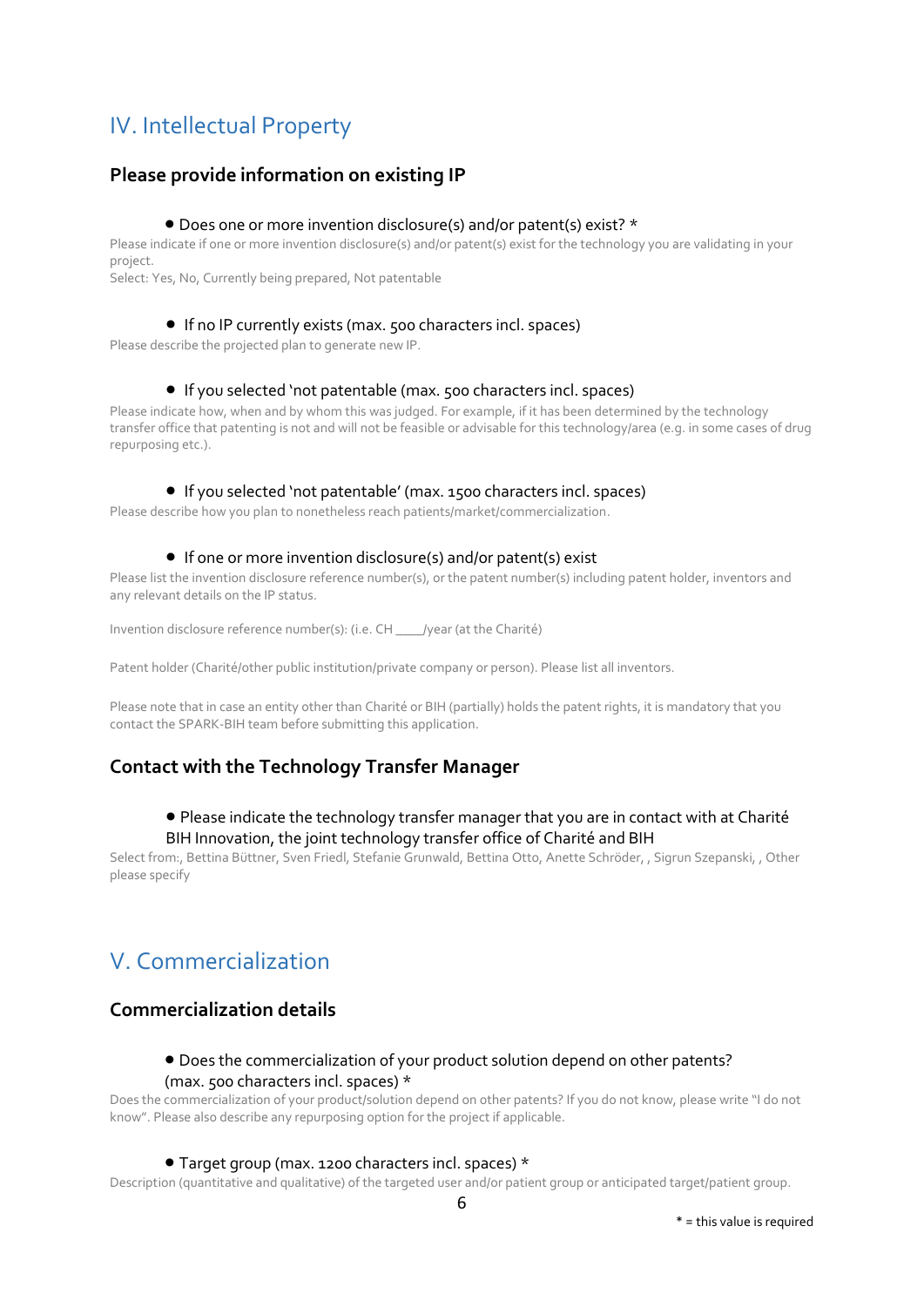How large is the user/patient group? If several users/patient groups/indications are possible, describe the rationale for the current choice of user/patient population/indication. If you have not yet decided on a user/patient population/area of application, please outline ways forward on how to identify the most relevant one/s.

## Commercial potential (max. 1200 characters incl. spaces) \*

Please briefly describe the market size and market niche that your solution will address. Who are the customers of the solution you are creating (e.g. patients, clinicians, hospitals, insurance companies etc. ...)? Who is going to pay for your solution? What is the added benefit for them? If possible, please estimate how many of the total number of patients/users you might be able to reach. If possible, please estimate the revenue that could be created with this solution (in Germany/worldwide). If you do not know, or cannot find the information please write 'will be defined with the support of SPARK'.

### Indicate your potential competitors (max. 1000 characters incl. spaces) \*

Please describe alternative or similar solutions that are already on the market or are being developed for the problem you address. Who is or might be/become your competitor? Please note that it is extremely unlikely that no competition exists. Competition can include similar products or completely different solutions targeting the same problem.

## VI. Publications

## **Publications details**

## • Key publications (optional)

Please list **up to five** key publications that you feel are important to understand the technology that you are describing. These can relate to previous work you have done and results/data you have gathered that justify your proposed next steps, or publications providing background information to the technology. Please do not include any of your previous publications that are unrelated to the project you are describing in this proposal.

## VII. Graphics

## **Supporting graphics**

## Upload PDF file (A4, portrait format) \*

Please upload relevant graphics and data that help/support the understanding of your proposal and show key results. Add enough text/figure legend to explain your graphics and label them clearly. Any abbreviations used must be explained. Avoid uploading graphics from publications with lots of background data and graphics of insufficient resolution. Make sure the labeling is readable. Rather, choose graphics that help the reviewers understand the technology and your future plans. **Please upload the graphs as one PDF file, A4, portrait format** (**max. four pages, max. file size 10MB**).

## VIII. Confirmations and signature(s)

## **Confirmation and signature(s) required before you can submit. Please upload the signature page that can be downloaded from the [SPARK website.](https://www.spark-bih.de/program/application)**

## No alternative funding currently exists for the work applied for in this application

#### (Doppelförderungsverbot) \*

[Checkbox] Please confirm that currently no alternative funding for the work applied for exists*.* 

## Confirmation of change notification \*

[Checkbox]

Please confirm that if this changes at any point, you will notify the SPARK-BIH management immediately.